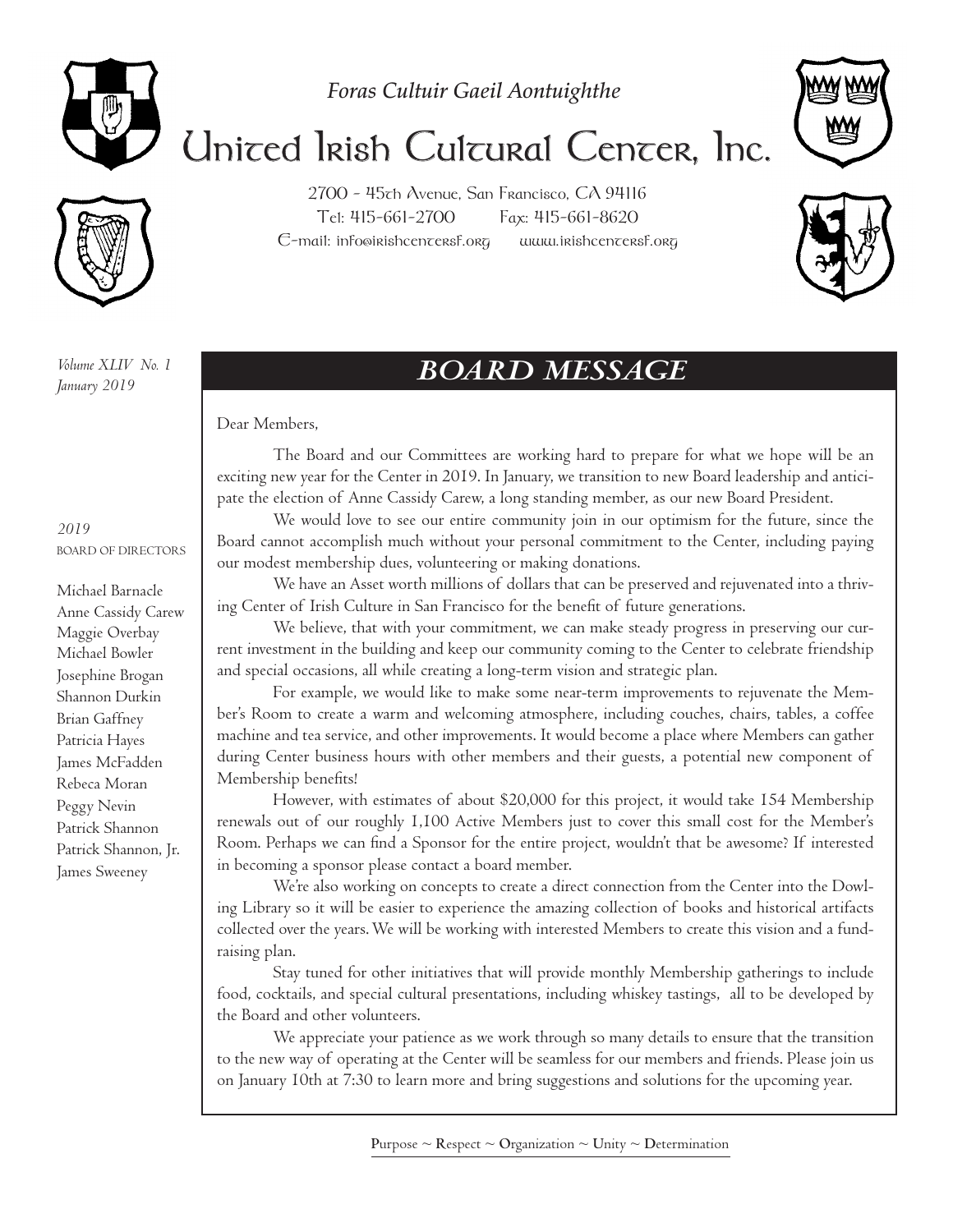Here's an update on some other things to expect starting January 1, 2019:

• Please enter the Building through the Front Door Entrance Only so we can control access and the security for our employees and members. Please also check-in at the Office by the front door and sign-in to our Membership Book.

• Our Catering and Event Package will be posted to our Website soon! We are working out all the pertinent details with Knight's Catering, a Local 2 Union operator, that is the only approved caterer at this time per the union. We are continuing discussions with the union to find additional solutions that will allow us to attract more opportunities for cost effective room rentals and catering packages at the Center.

• Our Staff: As part of the transition we will regrettably be saying goodbye to two very long-standing and loyal staff members, Teresa Moore and Mary Magee. We wish them well on their new adventures.

• As of January 1st we will have two employees on site:

Marcus Tolero, Marketing and Event Manager. Marcus will coordinate space availability with you and connect you with our Catering resource and other services to enhance your event experience at the Center. He will also be on-site to welcome our Clubs on our Tuesday and Wednesday evening "Club Meeting Nights", or at other times by appointment.

Ligia Torres, Membership and Accounting Director, already well-known to many of you, will keep our books in shape, work with our outside Auditor, and oversee our Membership services.

Board and Member Volunteers. We need you! Please contact Marcus Tolero to learn about ways that you can get involved.

2018 Board & Officers Departing from the Board: We will say goodbye to 5 dedicated Board Members this year, Bill Luque, Jo Coffey, Caitie O'Shea, Valerie McGrew, and James Sweeney. We are fortunate that they will all continue to support the Center by participating on various committees going forward.

2019 Board and Officers: Anne Cassidy Carew has the full support of our Board Members for the role of Board President, which will be voted on during our first Board meeting in January. Board members include: Michael Barnacle, Michael Bowler, Josephine Brogan, Anne Cassidy Carew, Shannon Durkan, Brian Gaffney, Patricia Hayes, Jim McFadden, Rebeca Moran, Peggy Nevin, Maggie Overbay, Patrick Shannon, and Patrick Shannon, Jr.

Regular Hours of Operation for the Members Room, Offices & Library:

| Day | Hours                               | Other information                                        |
|-----|-------------------------------------|----------------------------------------------------------|
| Tue | $1:00 \text{ PM} - 9:00 \text{ PM}$ | Members Room Open, Club Meeting Night                    |
| Wed | $1:00 \text{ PM} - 9:00 \text{ PM}$ | Members Room Open, Club Meeting Night                    |
| Thu | $10:00$ AM $-6:00$ PM               | Members Room Open. Library: I:30-4:30                    |
| Fri | $10:00$ AM $-6:00$ PM               | Members Room Open. Library: I:30-4:30                    |
| Sat |                                     | 10:00 AM - 6:00 PM Members Room Open. Library: 1:30-4:30 |
| Sun | Closed                              |                                                          |
| Mon | Closed                              |                                                          |

Office Location: Please say hello to Marcus and Ligia when you enter by the front door. Ligia and Marcus will be found in the two offices at the main entrance. We may repurpose the current office space as a Meeting Room.

Members Room:

 The Members Room is open to Members and their Guests at no charge (not intended for meetings) during our scheduled hours, unless scheduled for a special event, in which case we will provide an alternate space for members to gather. Come and read, play a game, or simply relax with fellow Members and friends. Coffee and tea service will be provided throughout the day in the Member's Room. Please sign in at the Member's Room upon arrival and note the name of your guests.

Club Meeting Nights: All Irish Clubs and Organizations are welcome and we ask that you please schedule with us in advance. \$30 for up to 4 hours. Discount Rate of \$300 for up to 12 meetings per year, payable in advance. Other times may be available by appointment. Meetings must include one Active Member. Meetings can also be scheduled on other days based on availability. Please notify us in advance by calling or emailing Marcus Tolero, Marketing & Event Coordinator at mtolero@irishcentersf.org or (415) 661-2700.

We wish all of our members, and friends a Happy New Year! Please remember to check back regularly on our website/social media, volunteer, verify we have your updated email and address, renew your membership and/or make a donation! All of this can be done on our website and or in person at the Center. Here's to a brilliant 2019!

#### Slainte,

Michael Barnacle & Anne Cassidy Carew, o*n behalf of the Board of Directors*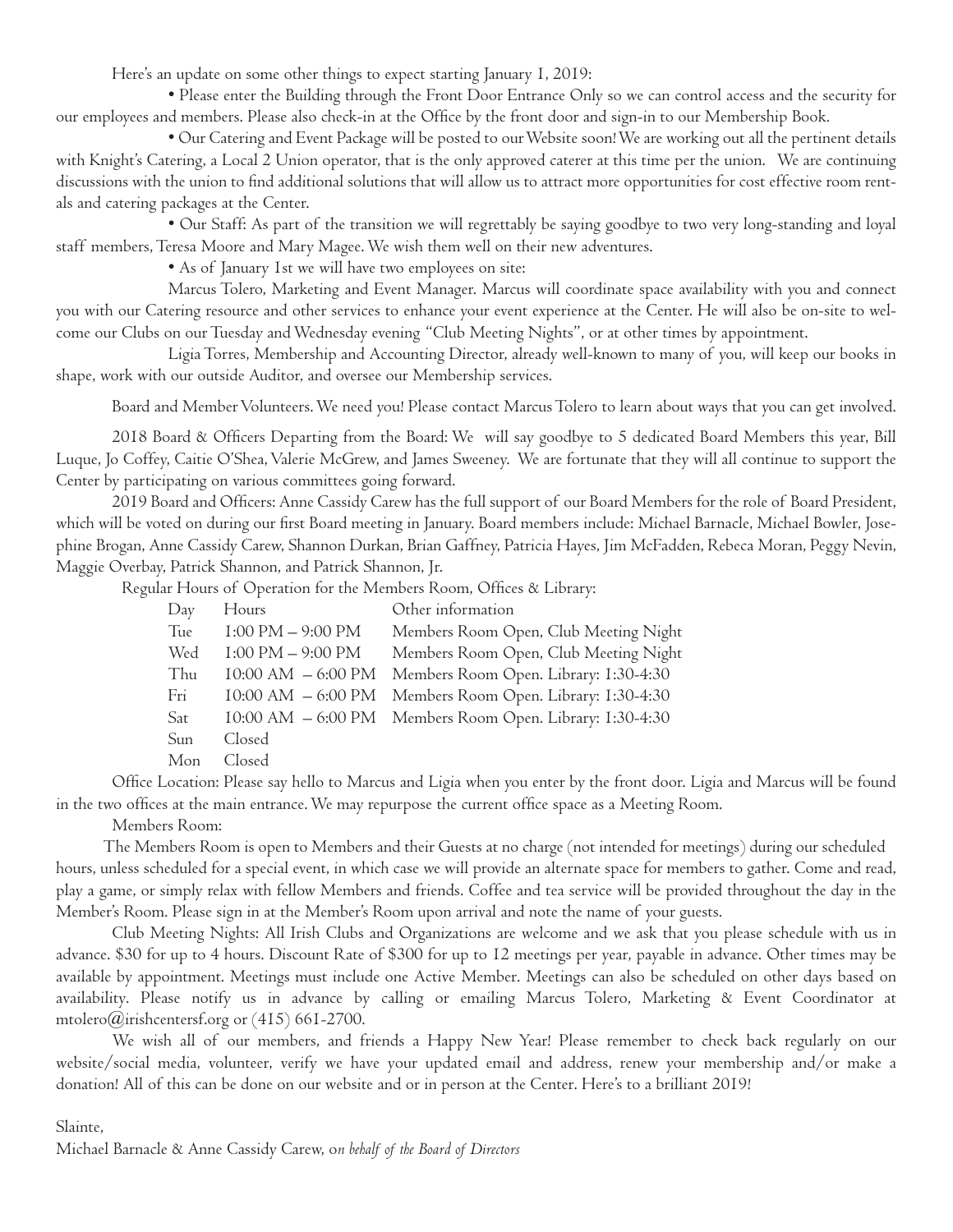## *JANUARY CALENDAR*

■ **JANUARY 8, TUESDAY • Warrior Irish Heritage Night ~** *See Ad* 

■ **JANUARY 10, THURSDAY • IIPC Mass & Luncheon ~ Noon ~** *See Ad* Contact Joan at the IIPC for reservations and information 415/752-6006

**• General Members Meeting ~ 7:30pm**

**• Comhaltas Set Dancing Class 7:30pm to 9:15pm ~ Main Bar area** For info call Josephine Brogan 415-264-8856

#### ■ **JANUARY 12, SATURDAY**

**• Irish Marvels, Past & Present ~ 2:30pm - 4:30pm** "The Irish Uprising" an audio visual presentation UICC, 3rd floor Boardroom All welcome. \$5 donation appreciated. Contact Lisa at: hilmoe.gleason@gmail.com

#### ■ **JANUARY 17, THURSDAY**

**• Comhaltas Set Dancing Class 7:30pm ~ Main Bar area** For info call Josephine Brogan 415-264-8856

#### ■ **JANUARY 22,, TUESDAY**

**• Cairde Café/Coffee Morning ~ 10:00am - 12:30pm ~** *See Ad* Come and join in on this informal gathering of friends, old and new and enjoy your morning coffee or tea! RSVP Joan at the IIPC 415/752-6006

■ **JANUARY 24, THURSDAY**

**• Comhaltas Set Dancing Class 7:30pm ~ Main Bar area** For info call Josephine Brogan 415-264-8856

#### ■ **JANUARY 27, SUNDAY**

**• Irish Literary & Historical Society p**resents writer Emer Martin, who will speak about her widely acclaimed newest novel "The Cruelty Men" a sweeping multi-generational view of an Irish-speaking family who moved from Kerry to the Meath Gaeltacht and the disasters that befall their children in Irish institutions. UICC St. Francis Room  $\sim$  5pm

ILHS members free, visitors \$5

#### ■ **JANUARY 31, THURSDAY**

**• Comhaltas Set Dancing Class 7:30pm ~ Main Bar area** For info call Josephine Brogan 415-264-8856

#### **DEADLINE for FEBRUARY 2019 BULLETIN is JANUARY 15**

Please call the UICC with questions at 415/661-2700 or email: falconassoc@earthlink.net or call 415/468-4130

## *PATRICK J. DOWLING LIBRARY*

**January 12, 2018 - 2:30 pm - Saturday Boardroom, United Irish Cultural Center**



Join the **Irish Marvels, Past & Present** for an audio-visual presentation centered around **"The Irish Uprising"**, a vinyl album which tells the story of Ireland's fight for freedom through songs and ballads, interviews with survivors and excerpts from speeches by its leaders and includes music by Tommy Makem and the Clancy Brothers. The album was donated to the library by long time UICC member, **Joe Galvin**. The library, which is partnering with the Irish Marvels on this presentation, will also share with the audience a small part of its collection relating to the Rising including information about the role of the San Francisco Irish in the Rising.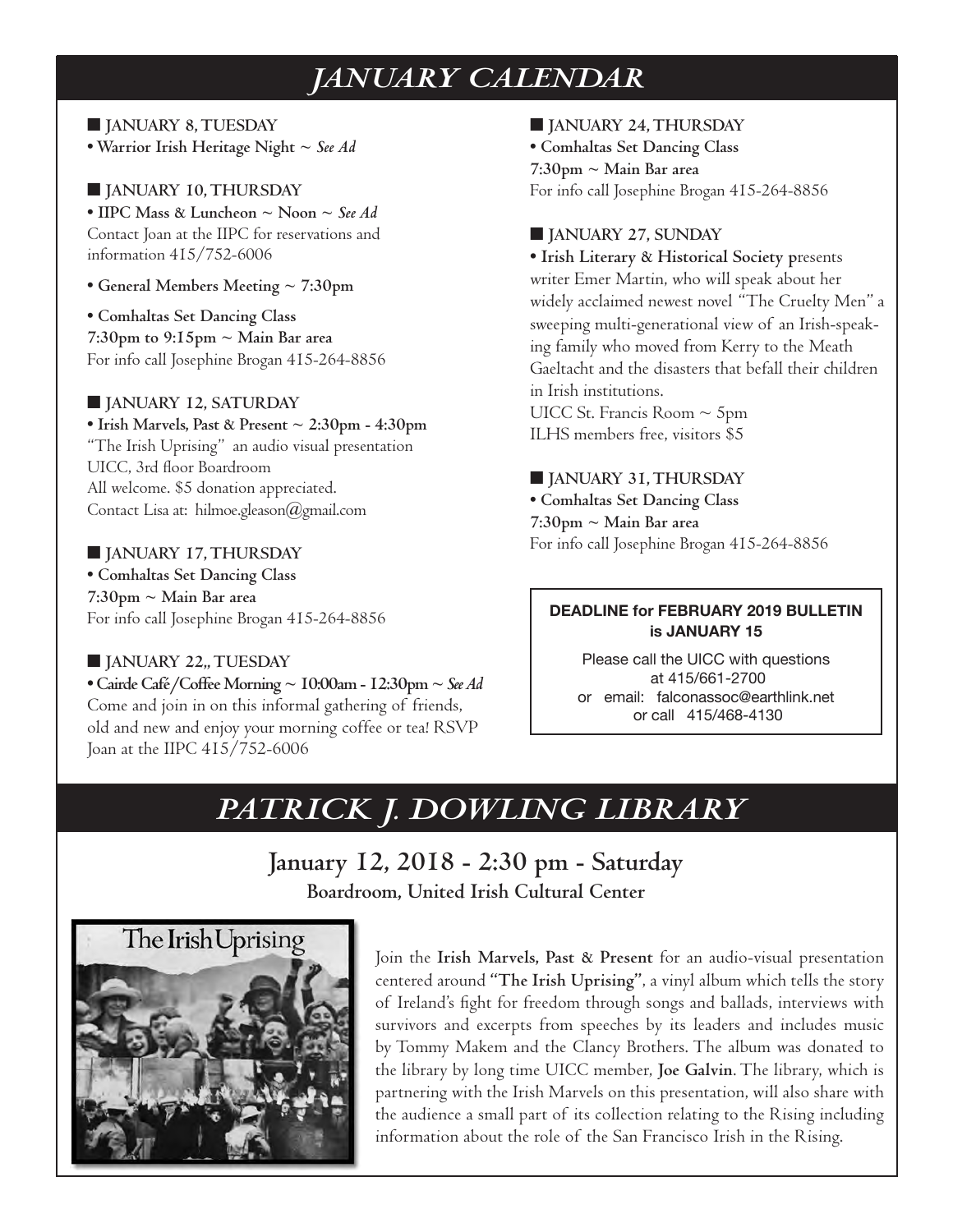## **IRISH HERITAGE NIGHT TUESDAY, JANUARY 8 @ 7:30 ORACLE ARENA**

## **WARRIORS vs KNICKS**



**• Join your Back-to-Back NBA Champions as they celebrate Irish Heritage Night on Warriors Ground!**

**• Enjoy a night of cultural performances and National Anthem performance by the Celtic Voices Choir.**

> **• Included with each ticket is a commemorative Irish Heritage Night T-Shirt Giveaway! \*Must have special event voucher to redeem giveaway item.**

> **• A portion of each ticket sold will benefit the United Irish Cultural Center of San Francisco.**

**• Enjoy special savings when booking your Group of 10 or more.**

**• Limited tickets available.** 

**• For further questions please contact: Ashely Tow | 510-986-2242 | atow@warriors.com**



**Purchase tickets at: WARRIORS.COM/IRISHHERITAGE Promo Code: WARRIORSIHN**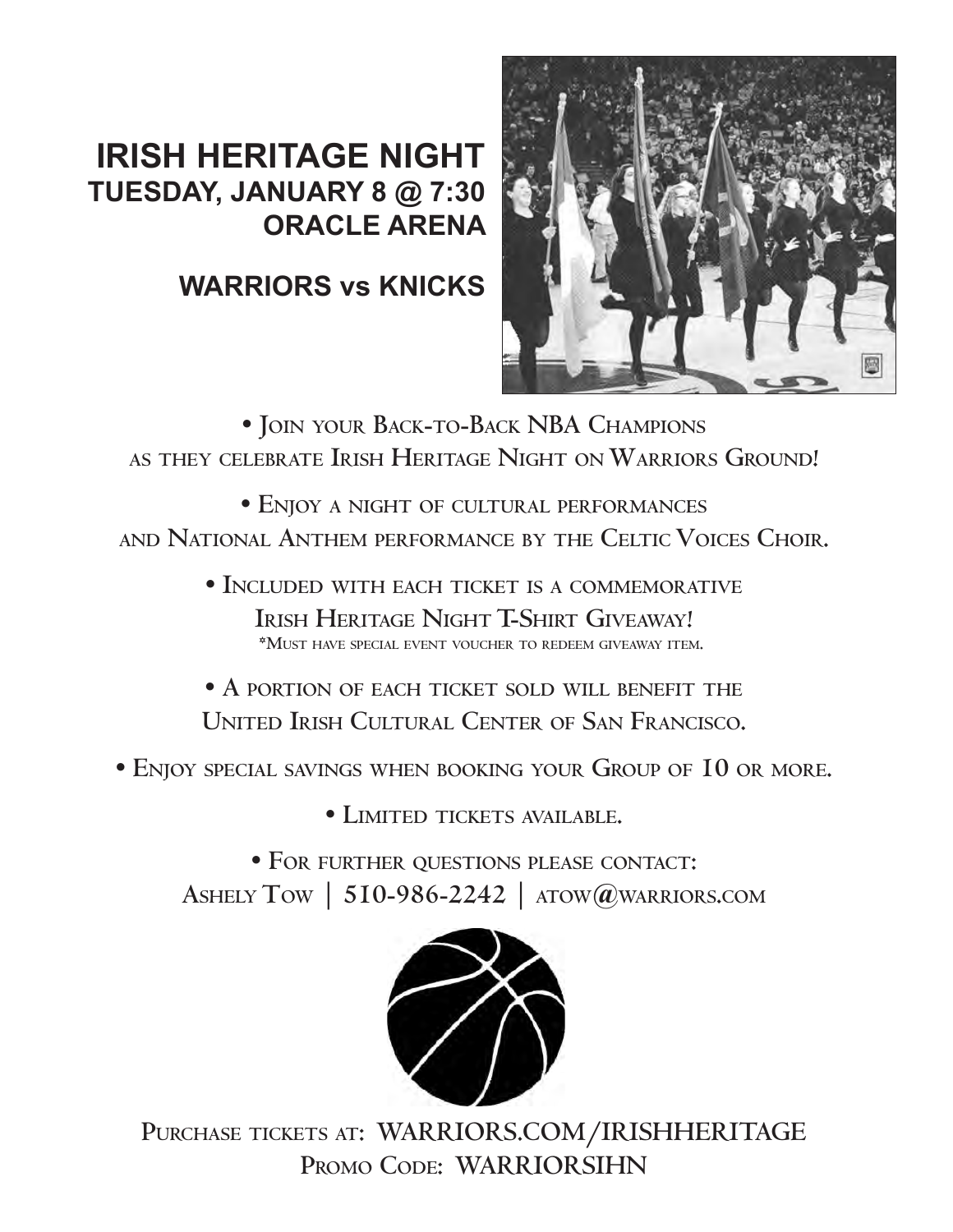## ACTIVE RETIREMENT CLUB OUTREACH PROGRAM



## Thursday, January 10, 2019

#### Mass at St. Philip's Church, Noe Valley

Join us to celebrate Mass with Fr. Brendan McBride as he welcomes us to celebrate and give thanks for a new year in his parish of St. Philip's in Noe Valley. Bus and luncheon included.

11.15 a.m. Bus departs UICC 2700 45th Ave, San Francisco

12.00 p.m. Mass celebrated by Fr. Brendan McBride St. Philip's Church, 725 Diamond Street, San Francisco

followed by a specially catered lunch at St. Philip's.

#### 3.15 p.m. Bus returns to UICC

\*\*Advance booking & payment required by January 2!\*\*

**Tickets - \$25** RSVP to Joan at 415.752.6006

ALL WELCOME

A Community Outreach Service of the Irish Immigration Pastoral Center of San Francisco Tel: 415.752.6006 Fax: 415.752.6910 Email: info@sfiipc.org

### ACTIVE RETIREMENT CLUB OUTREACH PROGRAM



## **CAIRDE CAFÉ Coffee Morning**

Tuesday, January 22, 2019

#### The Restaurant - 2700 45th Avenue, San Francisco United Irish Cultural Center 10.00 a.m. - 12.30 p.m.



10.00 a.m. - 10.30 a.m. Tea/Coffee & Chat *Grab a cup of tea/coffee, relax and get acquainted.*

- 10.30 a.m. 11.00 a.m. Inter-County Table Quiz  *Quiz master Joan will test your knowledge of Ireland!*
- 11.00 a.m. 12.00 p.m. BINGO & Cards *Try your hand at 25s with Jerry Cassidy and Bingo with Jannette Masterson.*
- **12.00 p.m. 12.30 p.m.** Wrap up and goodbyes *We will wrap up the afternoon's conversation and adjourn.*

#### For more info contact Joan at 415.752.6006

The IIPC is delighted to offer a monthly coffee morning get-together. The coffee morning is designed to be an informal gathering of friends, old and new. Come along play cards or BINGO, read the Irish newspapers or just have a chat.

guest who will join us for a cup of tea/coffee. Each month we will have a different conversation topic or

This is a relaxed and enjoyable social opportunity to get out of the house for a few hours and spend it in the company of friends.

#### Event Donation: \$5



A Community Outreach Service of the Irish Immigration Pastoral Center of San Francisco supported, in part, by the Emigrant Support Programme of the Department of Foreign Affairs & Trade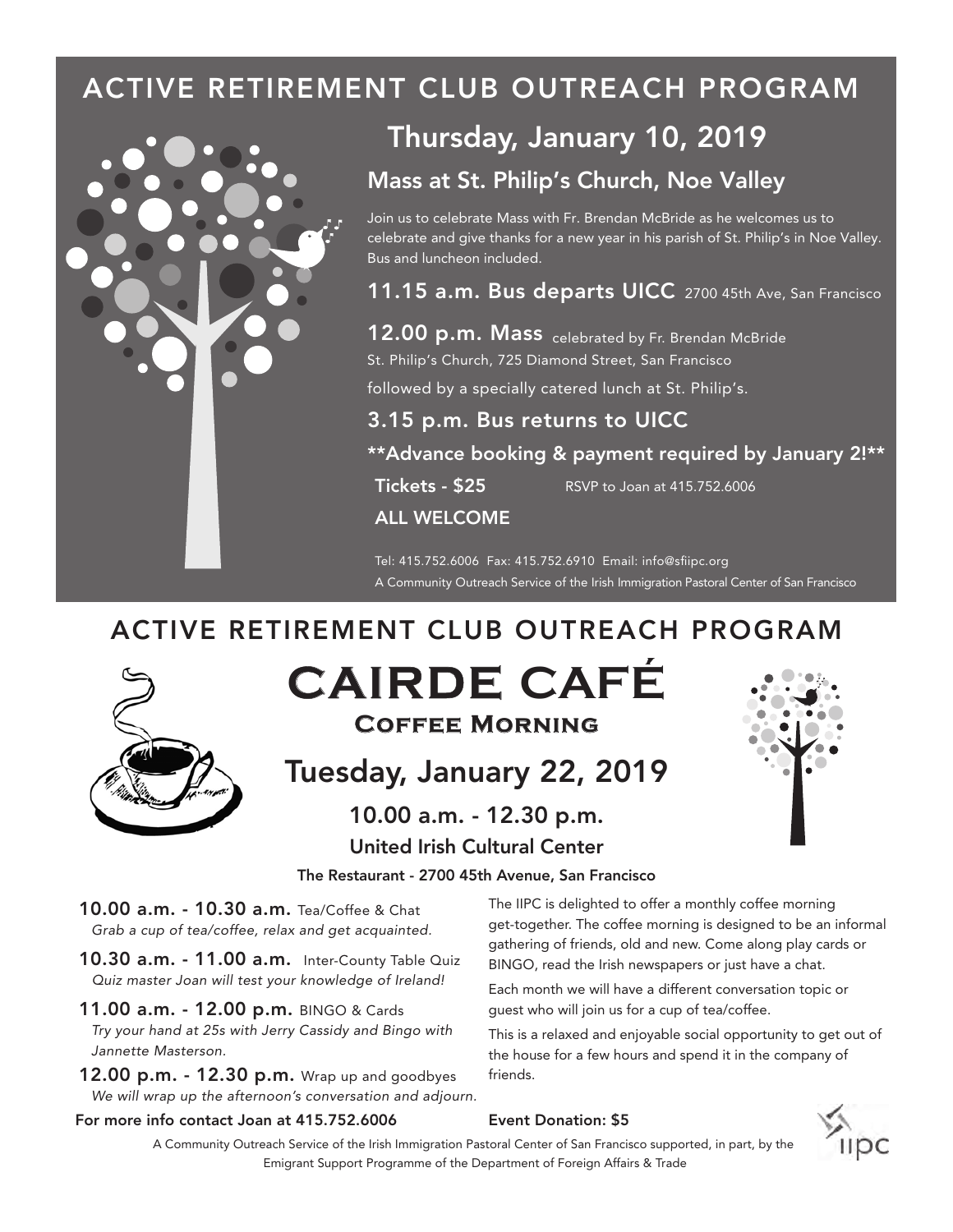## PHIL COULTER CONCERT SUNDAY, FEBRUARY<sup>I0TH</sup>, 2019

Phil Coulter is up in that Pantheon inhabited by the biggest selling recording artistes of all time in Ireland, rubbing shoulders with Bono and the Boys. From Derry, Northern Ireland, Phil has performed with everyone from James Galway and the London Symphony Orchestra to Nanci Griffith and The Blue Moon Orchestra, not to mention Henry Mancini, Elmer Bernstein and Quincy Jones.

He has contributed at least four titles to the list of Great Irish Songs - the anthems The Town I Loved So Well and Irelands Call and the haunting Scorn Not His Simplicity and Steal Away.

https://sfirishcenter.vbotickets.com/events

*We welcome him back to San Francisco to the United Irish Cultural Center. A night not to be missed!*





**Sunday, February 10 ~ Phil Coulter Concert with Special Guest Geraldine Brannigan** 

**Sunday, February 24 ~ Irish Literary & Historical Society presents Evelyn Rose on Pioneering Aviator Daniel Maloney**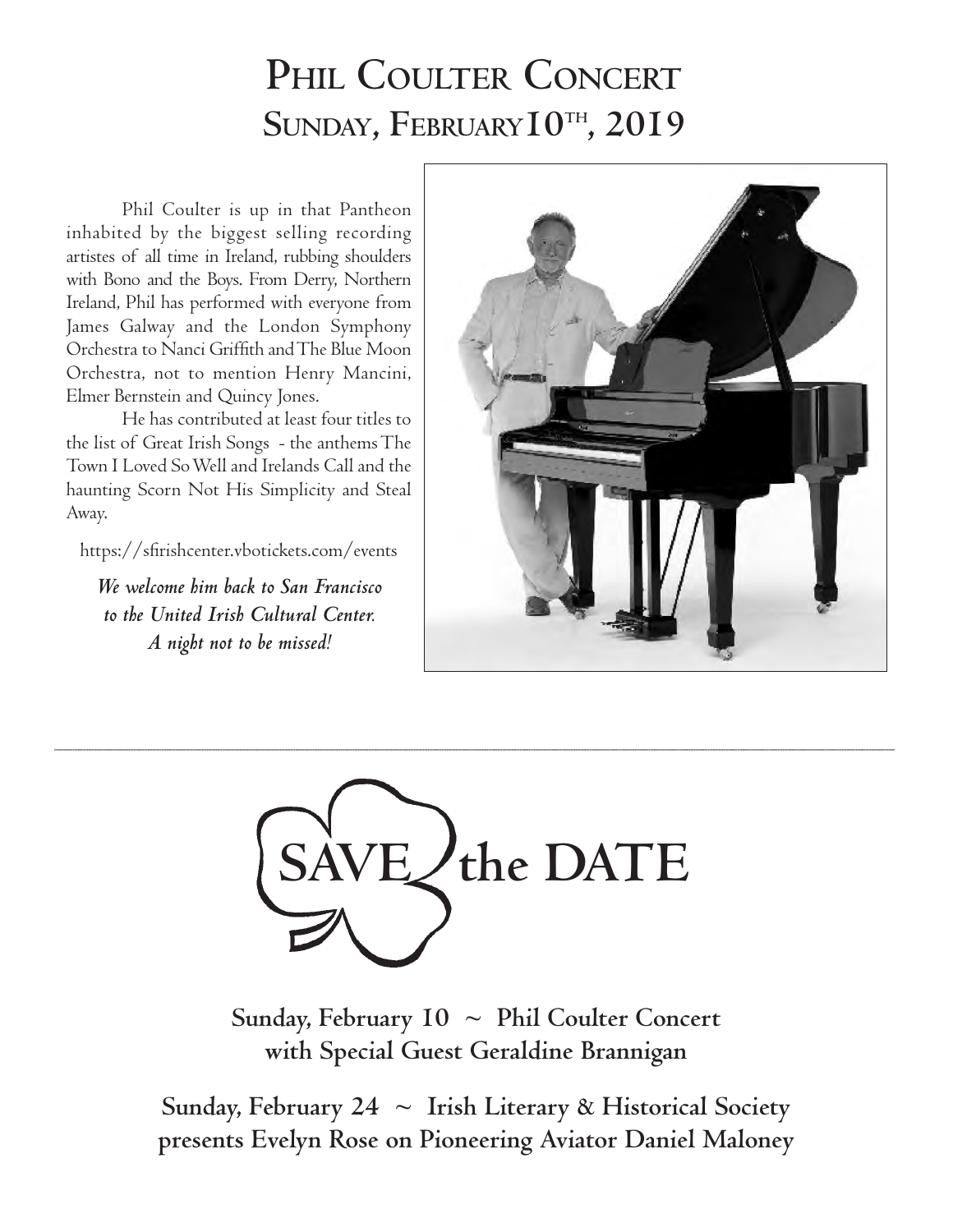

## Uniced Irish Culcural Cencer

2700 45th Avenue, San Francisco, California 94116 PHONG: 415/661-2700 FAX: 415/661-8620 WEBSITE: WWW.IRISHCENTERSF.ORG

| Name                                                  | Member# |
|-------------------------------------------------------|---------|
| Address<br>sold sandy.<br><b>Carried Construction</b> | Phone#  |
|                                                       | E-mail  |

Membership Dues for Calendar Year 2019 (Jan. 1 - Dec. 31, 2019) Please update your phone# and e-mail address in upper right hand corner Dues are Tax Deductible (Federal Tax ID# is 26-0610341; Please consult with your tax advisor)

#### Please check one:

 $11$ Individual Membership Dues are \$150.00/year

 $\Box$  Couple Membership Dues are \$250.00/year For couples, please write in names and numbers of each member you are paying

Name  $(2)$ :

I (we) would volunteer at the UICC for:

If paying by mail, please return this form with your payment in the enclosed envelope

#### **Membership Payment Options**

- 1) Payment online https://irishcentersf.org/membership/#paydues
- 2) Payment by check made payable to United Irish Cultural Center (envelope enclosed) Total amount \$
- 3) Payment by Credit Card Authorization Total Charge amount: \$

 $\Box$  Visa  $\Box$  MasterCard (UICC does not accept American Express)

Exp. Date: Security Code SIGNATURE: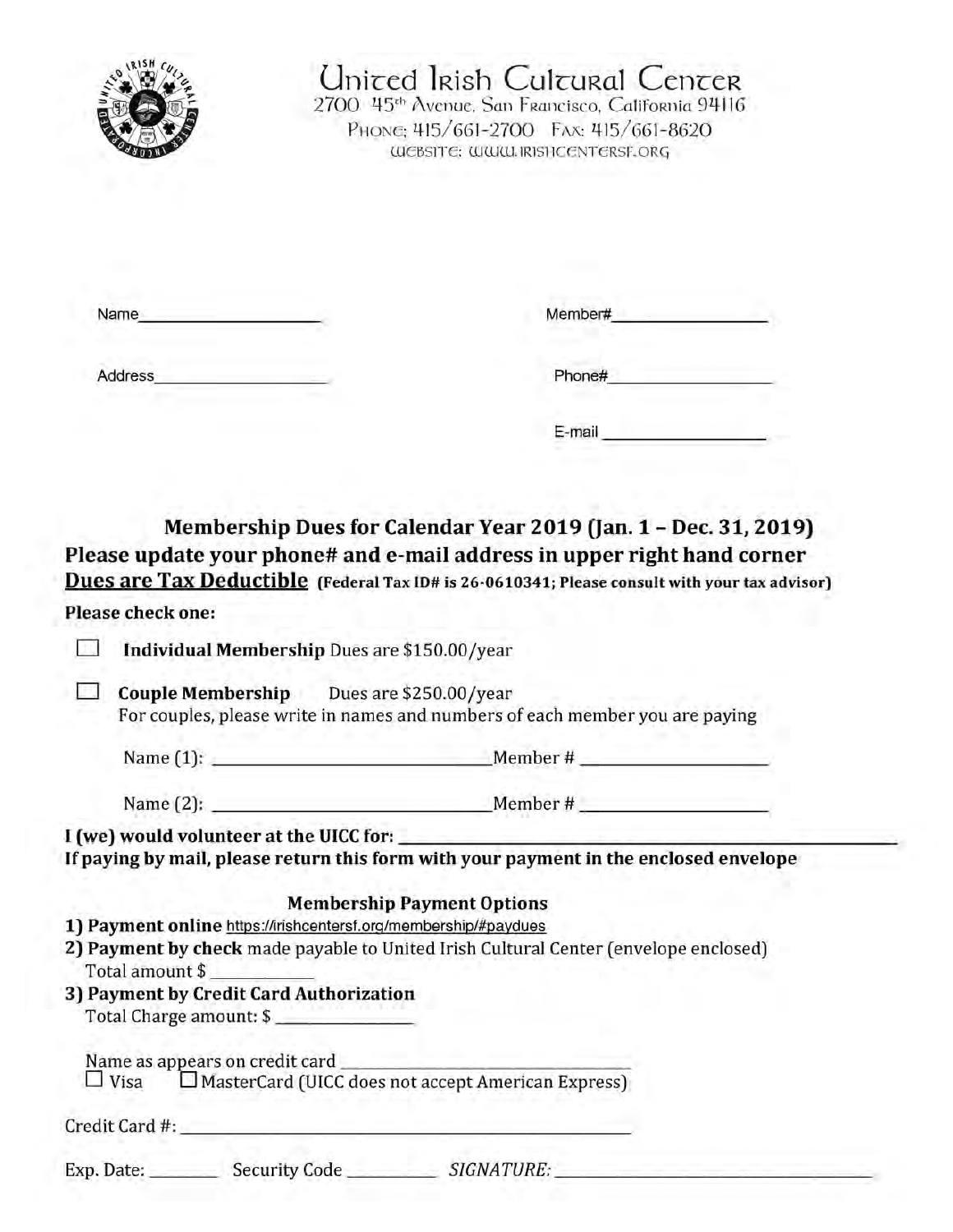



e contact our Pre-Planning Departme<br>your *FREE* Personal Planning Guide Duggan's Serra Mortuary FD1098 500 Westlake Avenue, Daly City

650/756-4500 www.duggansserra.com

Sullivan's and Duggan's Serra Funeral Services FD 228 6201 Geary Blvd., San Francisco 415/621-4567 www.sullivansfh.com

> My Funeral, My Cremation, My Way® *Traditional & Cremation Services*

# Support the Businesses that Support the UICC! and Support YOUR UICC!

### **Riordan Sykes McFadden, P.C.**

#### *Kerry Riordan Sykes Maureen S. McFadden*

Certified Specialists in Estate Planning, Trust & Probate Law by the State Bar of California Board of Legal Specialization

> 377 West Portal Avenue, San Francisco, CA 94127 (415) 661-9050

> > Free Initial Consultation

**NFP**

## **Insurance Brokers**

**License No. 0649629**

**Thomas J. Brennan Business Insurance Specialist**

> *925-444-9450 3470 Mt. Diablo Blvd. #100 A Lafayette, CA 94549*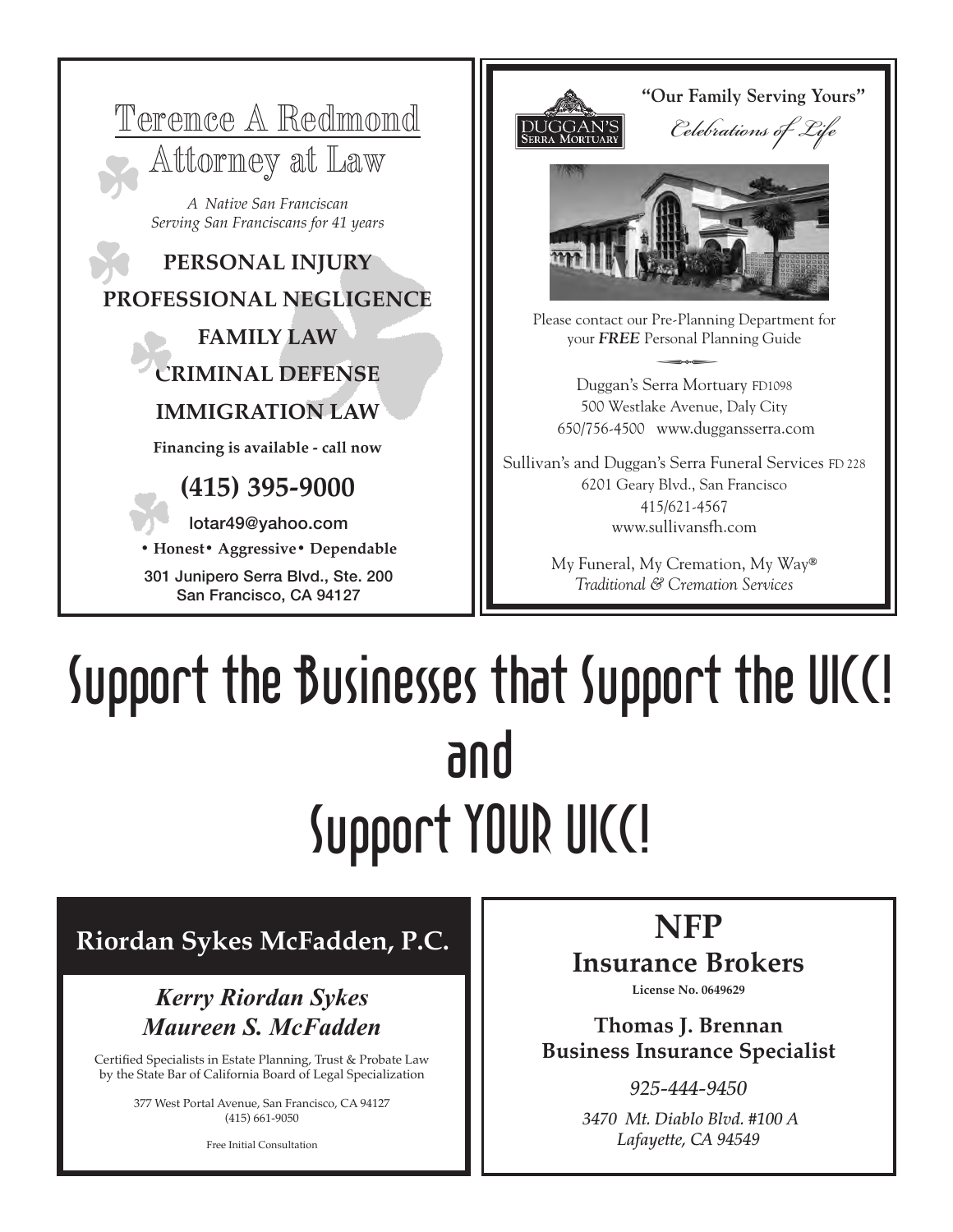|                                                                                                                        |                                              | Donate for the future of the Center        |                 |                                                                                                                                                         |
|------------------------------------------------------------------------------------------------------------------------|----------------------------------------------|--------------------------------------------|-----------------|---------------------------------------------------------------------------------------------------------------------------------------------------------|
|                                                                                                                        |                                              | <b>Tax Deductible Donation Fundraising</b> |                 |                                                                                                                                                         |
| Name_                                                                                                                  |                                              |                                            | Member #        |                                                                                                                                                         |
| <b>Address</b>                                                                                                         |                                              |                                            | E-mail          |                                                                                                                                                         |
| $\Box$ I (we) would like to donate to the Generations Fund Capital Campaign.<br>$\square$ \$5,000<br>$\square$ \$1,000 | $\square$ \$500                              | $\square$ \$250                            | $\square$ \$100 | $\Box$ Other                                                                                                                                            |
| Options:                                                                                                               | (all donations are now fully tax deductible) | Ways to Donate to the Irish Center         |                 |                                                                                                                                                         |
| 3. Payment by Check (using this form)<br>4. Include the UICC in your will or trust                                     |                                              |                                            |                 | 1. Make a donation online at https://irishcentersf.org/generations-fund/<br>2. Payment by Credit Card (using this form) (American Express not accepted) |
|                                                                                                                        |                                              |                                            |                 |                                                                                                                                                         |
| Please make checks payable to: UNITED IRISH CULTURAL CENTER                                                            |                                              |                                            |                 |                                                                                                                                                         |
| <b>Payment by check</b>                                                                                                |                                              |                                            |                 |                                                                                                                                                         |
| Total Amount: \$                                                                                                       |                                              |                                            |                 |                                                                                                                                                         |
| <b>Credit Card Authorization*</b>                                                                                      |                                              | OR                                         |                 |                                                                                                                                                         |
| $\Box$ Visa<br>$\Box$ MasterCard (UICC does not accept American Express)                                               |                                              |                                            |                 |                                                                                                                                                         |
|                                                                                                                        |                                              |                                            |                 |                                                                                                                                                         |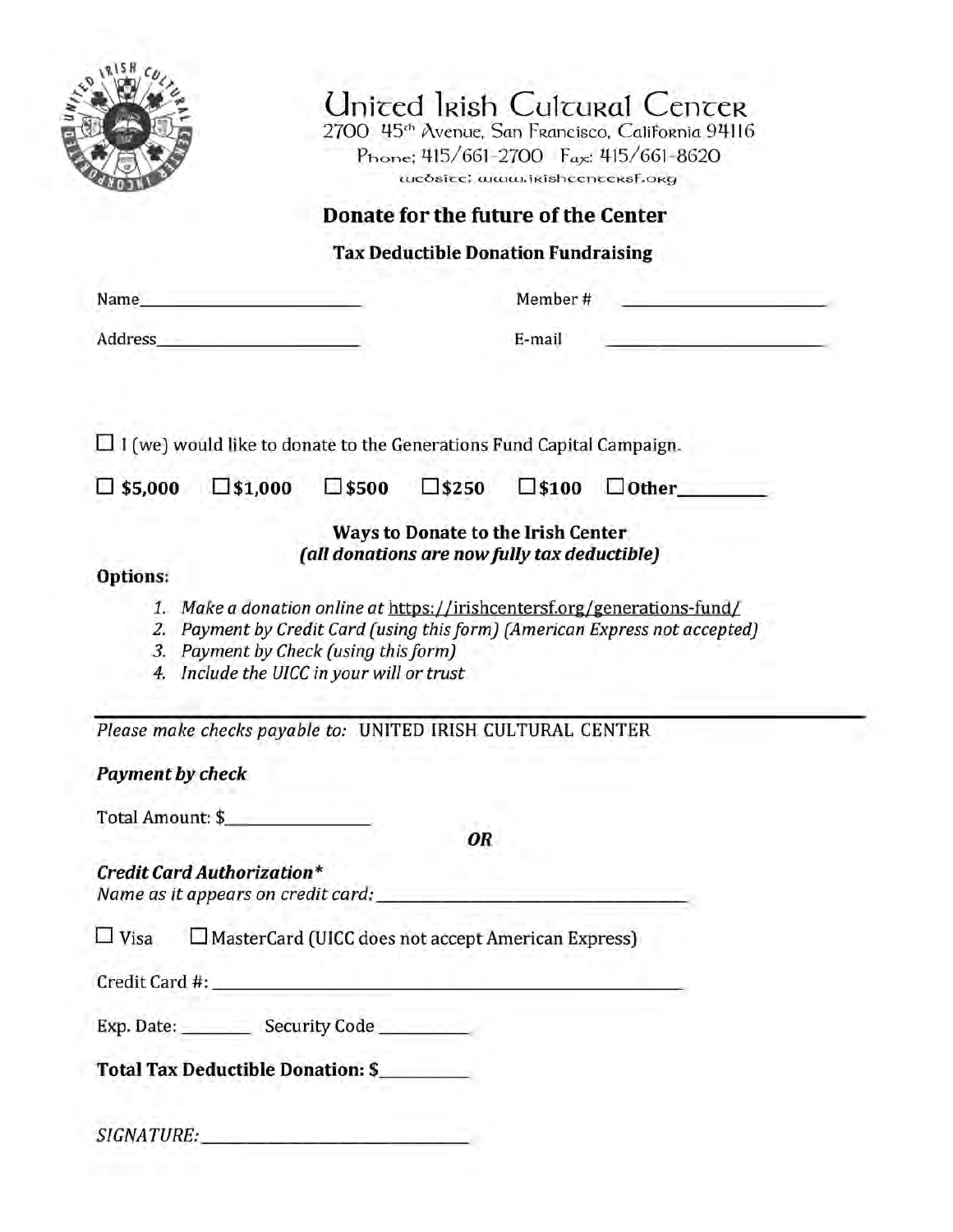# Westborough Royale

## **Retirement & Assisted Living**



89 Westborough Blvd. South San Francisco, CA 94080 (650) 872-0400

www.bergcommunities.com

## **Our Fee Includes:**

The comforts of home plus the safety and security that comes with having trained, experienced caregivers at hand ready to assist with the following:

**Medication management Assistance with showering** Three chef prepared meals daily with 24-hour snacks available Full housekeeping, linen and personal laundry service Fitness, wellness and social programs as well as stimulating community entertainment Transportation for medical appointments, shopping and planned outings.





SENIOR **ERVICES LLC** 

Lic. #415600306

Our monthly fees are substantially less than what you would pay elsewhere and we are just 15 minutes away  $[\mathrm{c\acute{e}ad\ m\acute{d}e}]$ from the UICC (taking Skyline Blvd or the 280 South). ráilte

Please call Bridget Kelly - Administrator to arrange a tour of the facility and enjoy a complimentary lunch.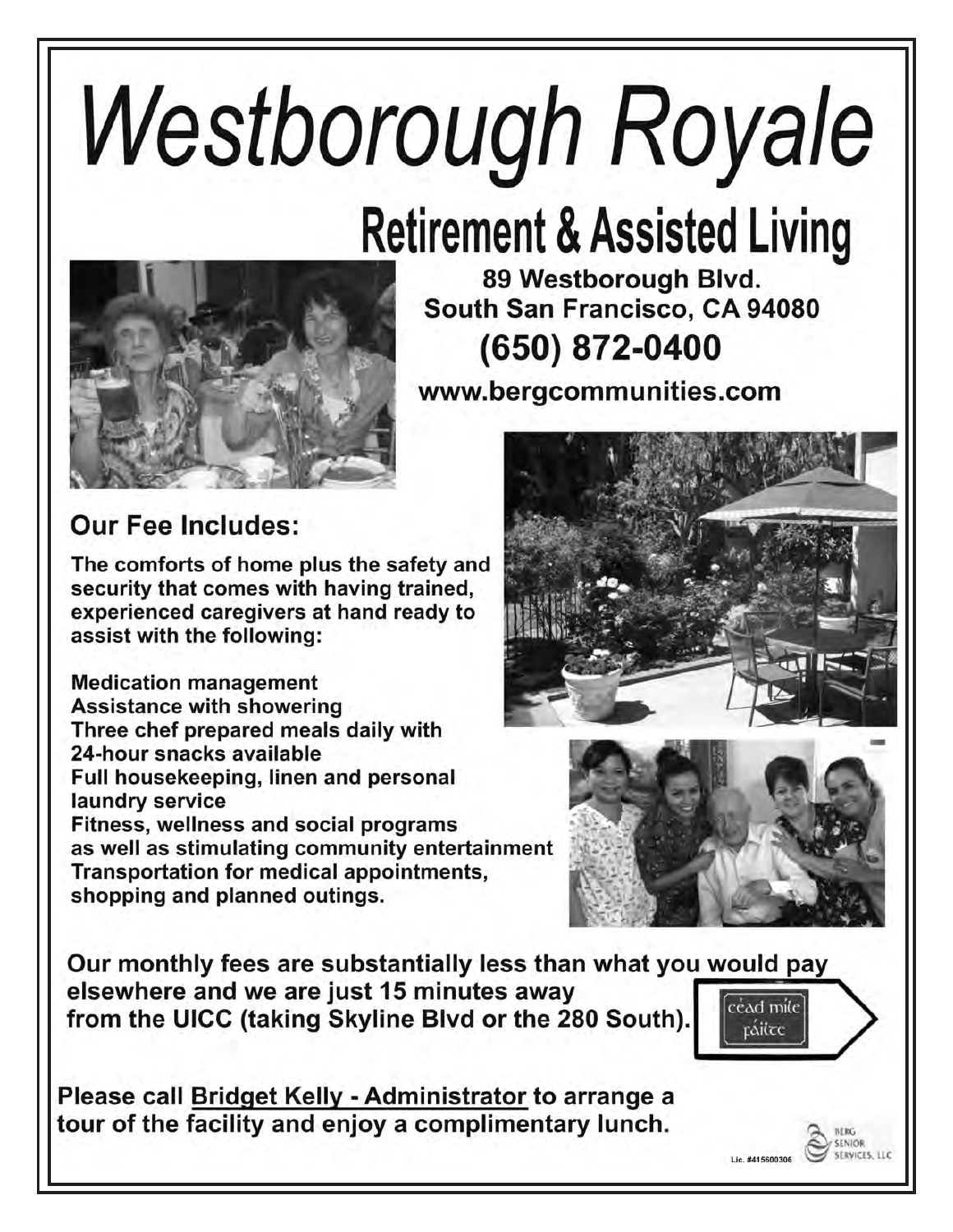| ime to:<br><b>RENEW - SUBSCRIBE</b><br><b>2019 UICC BULLETIN</b>                                                                                                                                                                                        |
|---------------------------------------------------------------------------------------------------------------------------------------------------------------------------------------------------------------------------------------------------------|
| TO RECEIVE THE UICC BULLETIN for 2019<br>PLEASE FILL OUT AND RETURN THIS FORM<br>ALONG WITH A CHECK IN THE AMOUNT OF \$30.00<br>$\Box$ RENEWAL $\Box$ CHANGE of ADDRESS<br>$\Box$ NEW<br>Your subscription period is January 2019 through December 2019 |
| <b>Thank You For Your Support</b>                                                                                                                                                                                                                       |
| For the Past 15 Years!                                                                                                                                                                                                                                  |
| Mitzi Samson & Maureen Hickey                                                                                                                                                                                                                           |
| Name                                                                                                                                                                                                                                                    |
| O ND<br>Member □YES                                                                                                                                                                                                                                     |
|                                                                                                                                                                                                                                                         |
|                                                                                                                                                                                                                                                         |

| Address        |                                                                                                                                                                                                                                                                                                                                                        |  |
|----------------|--------------------------------------------------------------------------------------------------------------------------------------------------------------------------------------------------------------------------------------------------------------------------------------------------------------------------------------------------------|--|
|                |                                                                                                                                                                                                                                                                                                                                                        |  |
|                | Telephone <b>E</b> mail <b>E</b> mail <b>E</b> mail <b>E</b> mail <b>E</b> mail <b>E</b> mail <b>E</b> mail <b>E</b> mail <b>E</b> mail <b>E</b> mail <b>E</b> mail <b>E</b> mail <b>E</b> mail <b>E</b> mail <b>E</b> mail <b>E</b> mail <b>E</b> mail <b>E</b> mail <b>E</b> mail <b>E</b> mail <b>E</b> mail <b>E</b> mail <b>E</b> mail <b>E</b> m |  |
|                | Please make check payable to: UICC/Bulletin                                                                                                                                                                                                                                                                                                            |  |
| <b>MAILTO:</b> | United Irish Cultural Center<br>Att: Maureen Hickey/Mitzi Samson<br>2700 - 45th Avenue<br>San Francisco, CA 94116                                                                                                                                                                                                                                      |  |

 $\overline{\phantom{a}}$